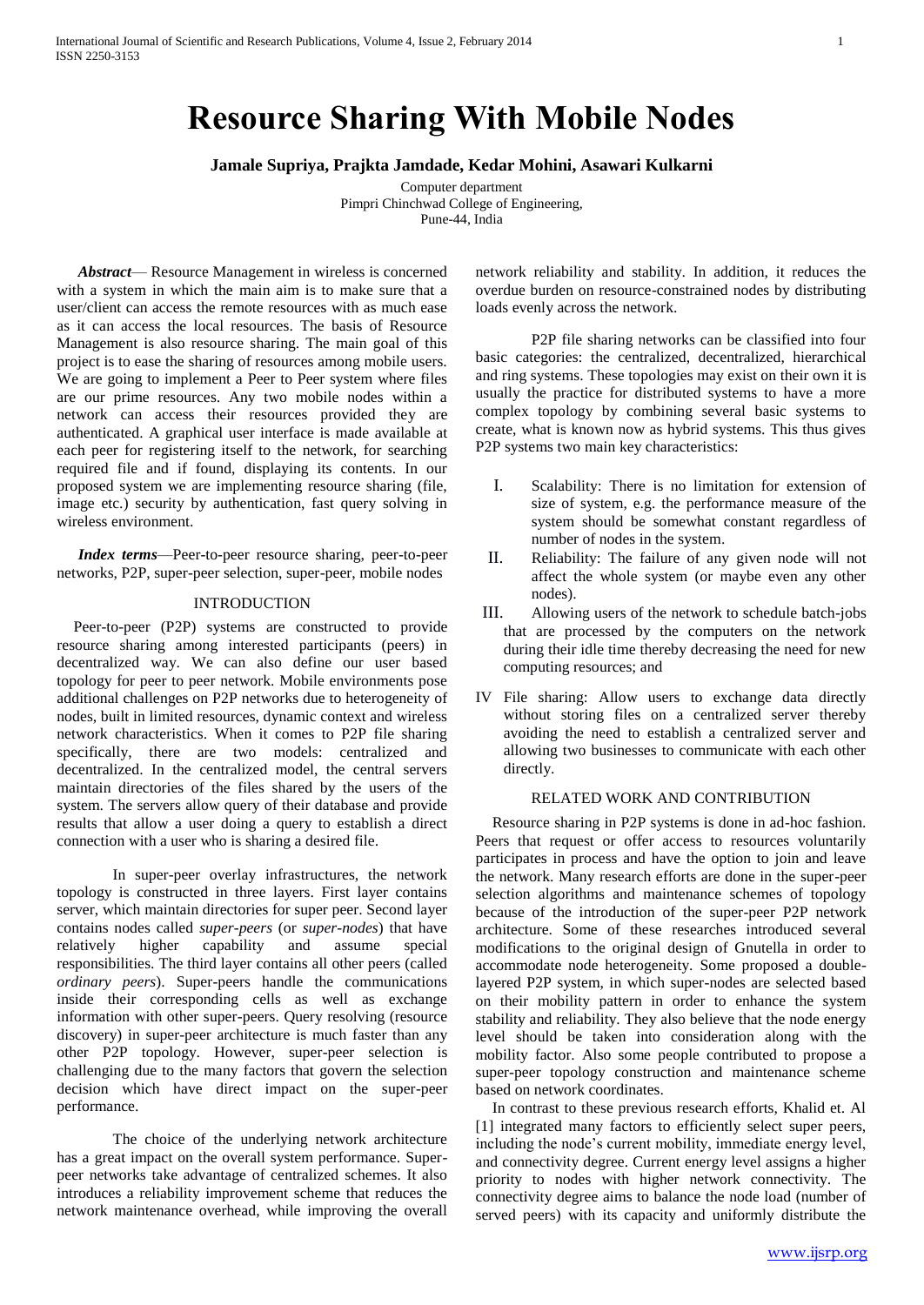peer load across the network topology. In this proposed system they have considered one cache memory for server instead of storing block of data it only store entry of that document where it locate on which node in that network. Due to which increase time efficiency of resource sharing also less memory get utilizes.

# OVERVIEW DESCRIPTION

We design robust peer to peer architecture for resource sharing among mobile devices by providing semi-centralized control over system with the help of efficient super peer selection. The design of RobP2P boils down to a three-fold objective:

1) Develop a robust and efficient super-peer selection protocol;

2) reduce the overhead traffic of network topology maintenance;

3) Increase the reliability and stability of the network infrastructure through enabling peers to flexibly change their role.

We have considered one main server, single super peer for each cell and multiple ordinary peers. Every element has its specific work. This system design is mainly used to select super peer among all peers that leads to solve query efficiently.



Super peer manages co-ordination among its connected nodes. Resource sharing can be done within nodes which are in own cell through super peer. But in case when resource sharing has to be done within nodes belonging to different cells, it will be done through server. Link management works when any node leaves its cell and enters into another cell or it destroys. This information needs to be update at server side.

#### SYSTEM ARCHITECTURE

System Architecture is structure of components, their externally visible properties and relationship between the components. We are considering three layered architecture in which first layer is 'Server Layer' which maintains database of super peers. Selection of super peer is done in this layer.

Second layer is 'Super Peer layer' which controls Ordinary peers within their own cells. Third layer is 'Ordinary peer layer' which are involved in the sharing of resources. The resource sharing among ordinary peers is authenticated by super peer.



#### System Architecture

The P2P network is divided into multiple regions. Each region represents a location-based group that contains peers that are physically located with the region boundaries. Algorithm 1 shows the group initialization procedure. Each group selects a super-peer that represents the group head, while the rest of the peers become ordinary peers. All peers calculate their profile index using the function in Equation (1) and participate to the super-peer selection following Algorithm 2. Once super-peers are selected, all advertisements and queries within groups are sent to respective super-peers. Super-peers collect and index the group information including active peers, advertised resources, and offered services in order to manage the group communications and resolve queries addressed to the group. The super-peer is also responsible for maintaining the group state including selecting new super-peers, in case it moves away from the group's centroid.

The selection of super peer is done only when the performance of current super peer degrades and it send signal about its status.

# *A. Join/Leave*

The newly joining peer calculates its profile index based on the network *utility function* and update profile index arrange them into descending order. If the performance of current Super Peer degrades then it will inform to server and server will give command to perform selection of super peer algorithm. Then new super peer will select on basis of profile index. Super-peer, the new peer takes over the super-peer responsibility. Then, the current super-peer downgrades itself and sends an update message to the group declaring the new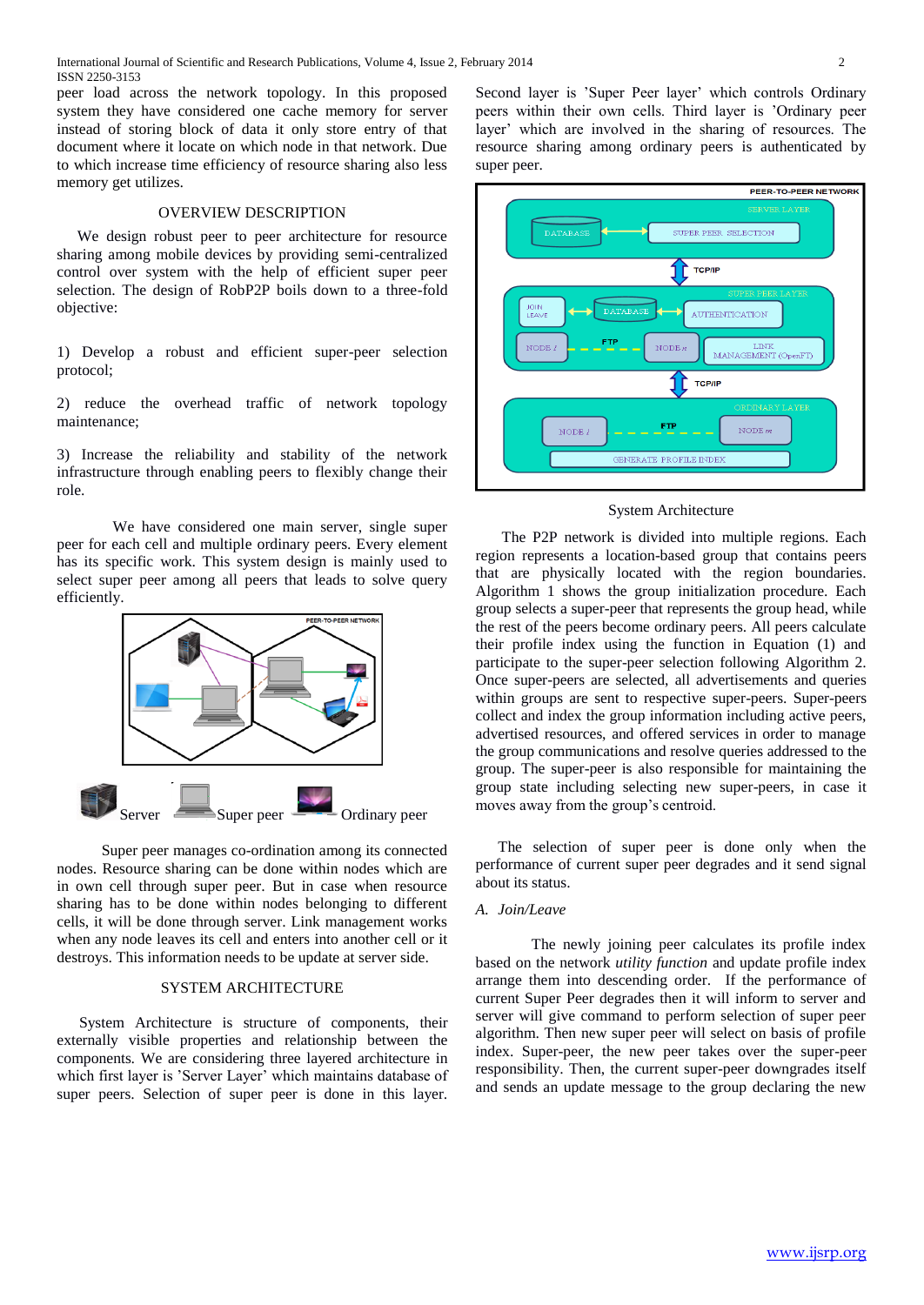International Journal of Scientific and Research Publications, Volume 4, Issue 2, February 2014 3 ISSN 2250-3153

super-peer. This message updates the role of the current superpeer and provides the ID of the new super-peer.

## *B. Super peer selection*

Super peer is nothing but an ordinary peer which manages control over a cell in a network. Main functionality of super peer is link management among peers. Selection of super peer is done by using super peer selection algorithm. Selecting super-peers in P2P systems is always challenging. A super-peer must be capable to improve the overall performance of P2P networks.

**Battery -** super-peers must possess sufficient resources to handle the group communications and resolve queries with reasonable delay.

**Mobility -** peers with low mobility profiles must be given higher preferences to avoid frequent super peer selections.

**Network connectivity** - Super peer must connect more devices within cell and provide sufficient connectivity to each node.

## *C. Super peer selection algorithm*

To measure whether a peer nj is a candidate to assume super-peer responsibilities in a group Gi, we define the peer profile using the utility function in Equation (1). In this equation, b is the current battery power level on nj, Emax denotes the maximum energy level that any peer belongs to Gi might have, m is the current mobility pattern of nj, Mmax is the maximum mobility nj can reach, ut is the normalized mean uptime of nj, which denotes how stable the peer is, NC represents the network connectivity, i.e. how many peers in Gi can reach nj, w1 w5 are weights that represent the factor importance, where  $5k = 1$  wk= 1. In this utility function, we reverse the peer mobility, since peers with low mobility pattern are of higher preferences. The peer profile ranges from 0 to 1. The higher the profile value, the more possibility a peer could be selected as a super-peer. Each peer in Gi calculates and shares its profile with other peers. The peer with the highest profile declares itself the super-peer serving Gi.

Input: Ni : Set of nodes in Gi

# Output: ncurrent.leader

ChooseLeader (Ni)

- 1. nj.profile = calculateEqu1  $(nj)$
- 2. ncurrent.leader  $=$  ncurrent
- 3. best profile  $= 0$
- 4. while selectionduration and msgrecvd do
- 5. if msgrecvd[nj.profile] > bestprofile then
- 6. ncurrent.leader =  $nj$
- 7. bestprofile  $=$  nj.profile
- 8. end
- *D. Profile Index equation*

$$
n_j.\textit{profile} = 1/3 \Big( w_1 \frac{n_j.b}{E_{max}(G_i)} + w_2 \frac{M_{max}-n_j.m}{M_{max}} + w_3 \frac{n_j.NC}{|N_i|} \Big)
$$

Where,

nj.profile: profile index of peer

wi: weight of each factor

b: battery of a peer

Emax (Gi): maximum energy level that any peer belongs to Gi

Mmax: maximum mobility nj can reach

m: current mobility pattern of nj

NC: network connectivity, i.e. how many peers in Gi can reach nj

[Ni]: Node connectivity, i.e. how many peers can reach nj

#### *E. Join Algorithm*

This algorithm is used when any new node want to enter into the network. Firstly newly entered node is an ordinary peer then its profile index gets generated. Then authentication to that peer is provided by already selected super peer and also takes all records of that peer for file sharing. If current super peer is degraded its performance then using super peer selection algorithm is used to select new super peer using their profile index already generated. Profile index is generated after some interval time.

*Input: nnew: new node to join Gi,*

*Output: null*

# *Join (Gi)*

- 1. nnew.profile= calculateEqu1(1)
- 2. Broadcast(new join,nnew.ID, nnew.profile)
- 3. while wait duration do
- 4. if msgrecvd[nj.profile] ¿nnew.profile then
- 5. ncurrent.leader =  $n$ new
- 6. break //i.e. end search
- 7. end
- 8. end
- 9. best profile = nnew.profile
- 10. Broadcast(ncurrent.leader, bestprofile)